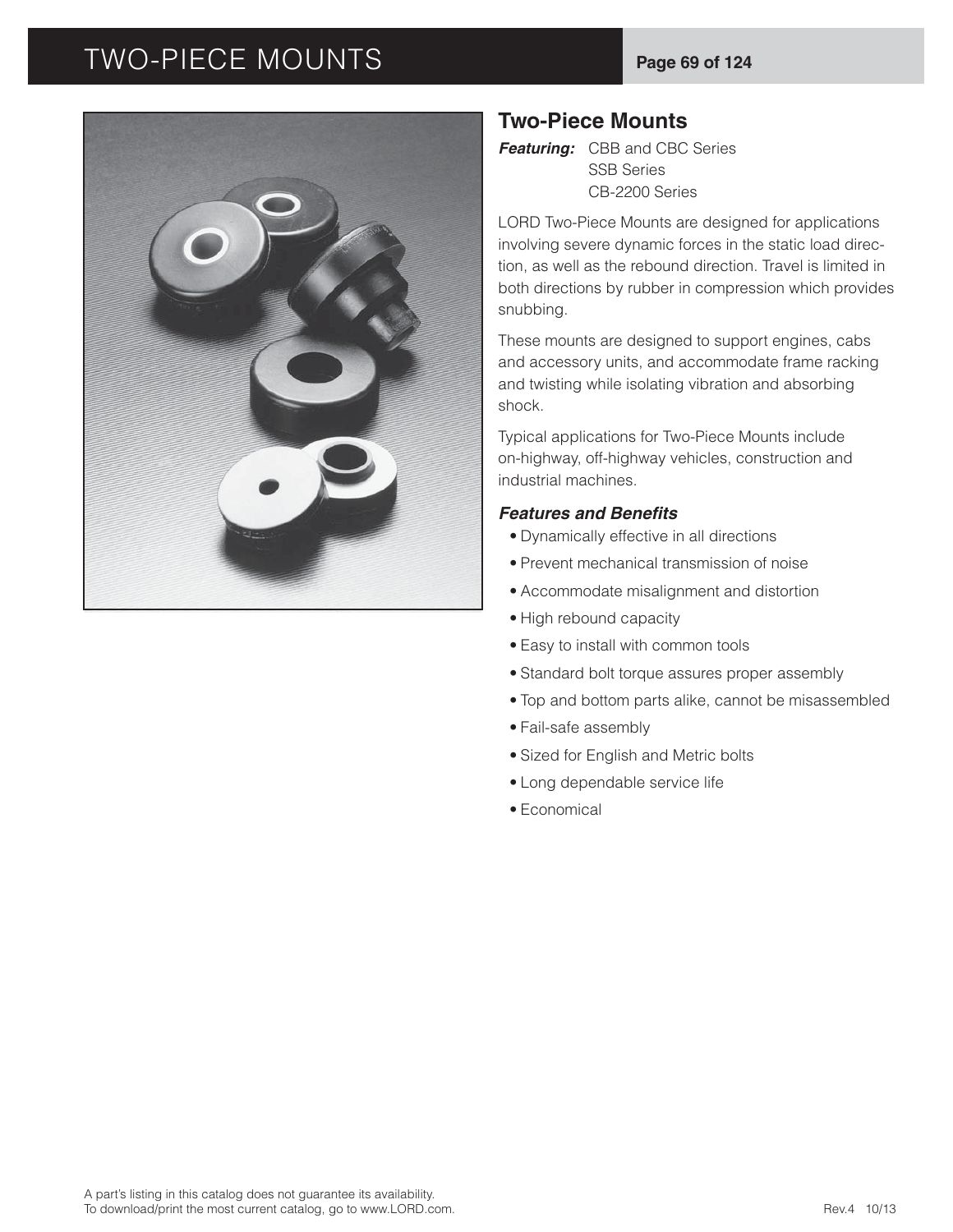# **CBB and CBC Series**

#### **Table 1 - Specifications and Dimensions**

| <b>Part Number</b> | <b>See</b>    |              | <b>Maximum Axial</b><br><b>Static Load Rating at</b><br>Deflection 1 |      |       |       |      |      | <b>Part Dimensions</b> |      |        |      |      |      |      |
|--------------------|---------------|--------------|----------------------------------------------------------------------|------|-------|-------|------|------|------------------------|------|--------|------|------|------|------|
|                    | <b>Figure</b> |              | N at mm                                                              | A    |       | B     |      |      | C                      |      | D Ref. | Е    |      |      | F    |
|                    |               | Ib at in     |                                                                      | in   | mm    | in    | mm   | in   | mm                     | in   | mm     | in   | mm   | in   | mm   |
| CBB35-2-7          | 1 & 2         | 440 at 0.05  | 1960 at 1.27                                                         | 3.50 | 88.9  | 0.938 | 23.8 | 2.24 | 56.9                   | 1.48 | 37.6   | 1.44 | 36.6 | 1.04 | 26.4 |
| CBB35-2-9          | 1 & 2         | 940 at 0.05  | 4180 at 1.27                                                         | 3.50 | 88.9  | 0.938 | 23.8 | 2.25 | 57.2                   | 1.48 | 37.6   | 1.44 | 36.6 | 1.04 | 26.4 |
| CBC35-2-7          | 3 & 4         | 500 at 0.05  | 2225 at 1.27                                                         | 3.50 | 88.9  | 0.938 | 23.8 | 2.23 | 56.6                   | 1.60 | 40.6   | 1.44 | 36.6 | 1.04 | 26.4 |
| CBC35-2-9          | 3 & 4         | 875 at 0.05  | 3890 at 1.27                                                         | 3.50 | 88.9  | 0.938 | 23.3 | 2.23 | 56.6                   | 1.60 | 40.6   | 1.44 | 36.6 | 1.04 | 26.4 |
| CBB45-2-7          | 1 & 2         | 1000 at 0.06 | 4448 at 1.59                                                         | 4.50 | 114.3 | 1.06  | 27.1 | 2.48 | 63.0                   | 1.76 | 44.7   | 1.69 | 42.9 | 1.32 | 33.5 |
| CBB45-2-9          | 1 & 2         | 1565 at 0.06 | 6960 at 1.59                                                         | 4.50 | 114.3 | 1.06  | 27.1 | 2.48 | 63.0                   | 1.76 | 44.7   | 1.69 | 42.9 | 1.32 | 33.5 |
| CBC45-2-7          | 3 & 4         | 1030 at 0.06 | 4585 at 1.59                                                         | 4.50 | 114.3 | 1.06  | 27.1 | 2.48 | 63.0                   | 1.94 | 49.3   | 1.69 | 42.9 | 1.32 | 33.5 |
| CBC45-2-9          | 3 & 4         | 1565 at 0.06 | 6950 at 1.59                                                         | 4.50 | 114.3 | 1.06  | 27.1 | 2.48 | 63.0                   | 1.94 | 49.3   | 1.69 | 42.9 | 1.32 | 33.5 |
| J-8006-10          | 3 & 4         | 440 at 0.04  | 1960 at 0.95                                                         | 2.50 | 63.5  | 0.64  | 16.3 | 1.63 | 41.3                   | 0.81 | 20.6   | 0.56 | 14.2 | 0.62 | 15.7 |
| J-8006-66          | 3 & 4         | 565 at 0.04  | 2515 at 0.95                                                         | 2.50 | 63.5  | 0.64  | 16.3 | 1.50 | 38.1                   | 1.19 | 30.2   | 0.94 | 23.9 | 0.62 | 15.7 |

All metal parts are made of low carbon steel. Mounts and washers only supplied by LORD. **These loads are for on-highway and general industrial applications. For off-highway, use 90% of the load shown.**

#### **Table 2 – Specifications and Dimensions**

|                    |      |      |      |      | <b>Part Dimensions 2</b> |      |      |                          |      |      |                |                 | <b>Recommended Bolt Information*</b> |                  |
|--------------------|------|------|------|------|--------------------------|------|------|--------------------------|------|------|----------------|-----------------|--------------------------------------|------------------|
| <b>Part Number</b> | G    |      | н    |      | $S_{D} = 0.015$          |      | R    |                          |      |      | <b>Size</b>    |                 | <b>Grade or Class</b>                |                  |
|                    | in   | mm   | in   | mm   | in                       | mm   | in   | mm                       | in   | mm   | <b>English</b> | <b>Metric</b>   | <b>SAE J429</b>                      | <b>SAE J1199</b> |
| CBB35-2-7          | 0.94 | 23.9 | 2.88 | 73.2 | 2.26                     | 57.5 |      |                          | 1.00 | 25.4 | 7/8            | M20             | 8                                    | 10.9             |
| CBB35-2-9          | 0.94 | 23.9 | 2.88 | 73.2 | 2.26                     | 57.5 |      |                          | 1.00 | 25.4 | 7/8            | M20             | 8                                    | 10.9             |
| CBC35-2-7          | 0.94 | 23.9 | 2.88 | 73.2 | 2.26                     | 57.5 | 0.12 | 3.1                      | 1.00 | 25.4 | 7/8            | M20             | 8                                    | 10.9             |
| CBC35-2-9          | 0.94 | 23.9 | 2.88 | 73.2 | 2.26                     | 57.5 | 0.12 | 3.1                      | 1.00 | 25.4 | 7/8            | M <sub>20</sub> | 8                                    | 10.9             |
| CBB45-2-7          | 1.19 | 30.2 | 3.38 | 85.8 | 2.53                     | 64.3 |      | $\overline{\phantom{0}}$ | 1.00 | 25.4 |                | M24             | 8                                    | 10.9             |
| CBB45-2-9          | 1.19 | 30.2 | 3.38 | 85.8 | 2.53                     | 64.3 | --   | --                       | 1.00 | 25.4 |                | M24             | 8                                    | 10.9             |
| CBC45-2-7          | 1.19 | 30.2 | 3.38 | 85.8 | 2.53                     | 64.3 | 0.12 | 3.1                      | 1.00 | 25.4 |                | M24             | 8                                    | 10.9             |
| CBC45-2-9          | 1.19 | 30.2 | 3.38 | 85.8 | 2.53                     | 64.3 | 0.12 | 3.1                      | 1.00 | 25.4 |                | M24             | 8                                    | 10.9             |
| J-8006-10          | 0.47 | 11.9 | 1.12 | 28.5 | 1.65                     | 41.9 | 0.03 | 0.76                     | 0.18 | 4.6  | 5/8            | M16             | $\overline{c}$                       | 9.8              |
| J-8006-66          | 0.50 | 12.7 | .88  | 47.8 | 1.53                     | 38.9 | 0.06 | 1.5                      | 0.88 | 22.4 | 5/8            | M <sub>16</sub> | 8                                    | 10.9             |

Installed dimensions are under no load.

\* For tightening torque information, refer to Tightening Torque Charts section.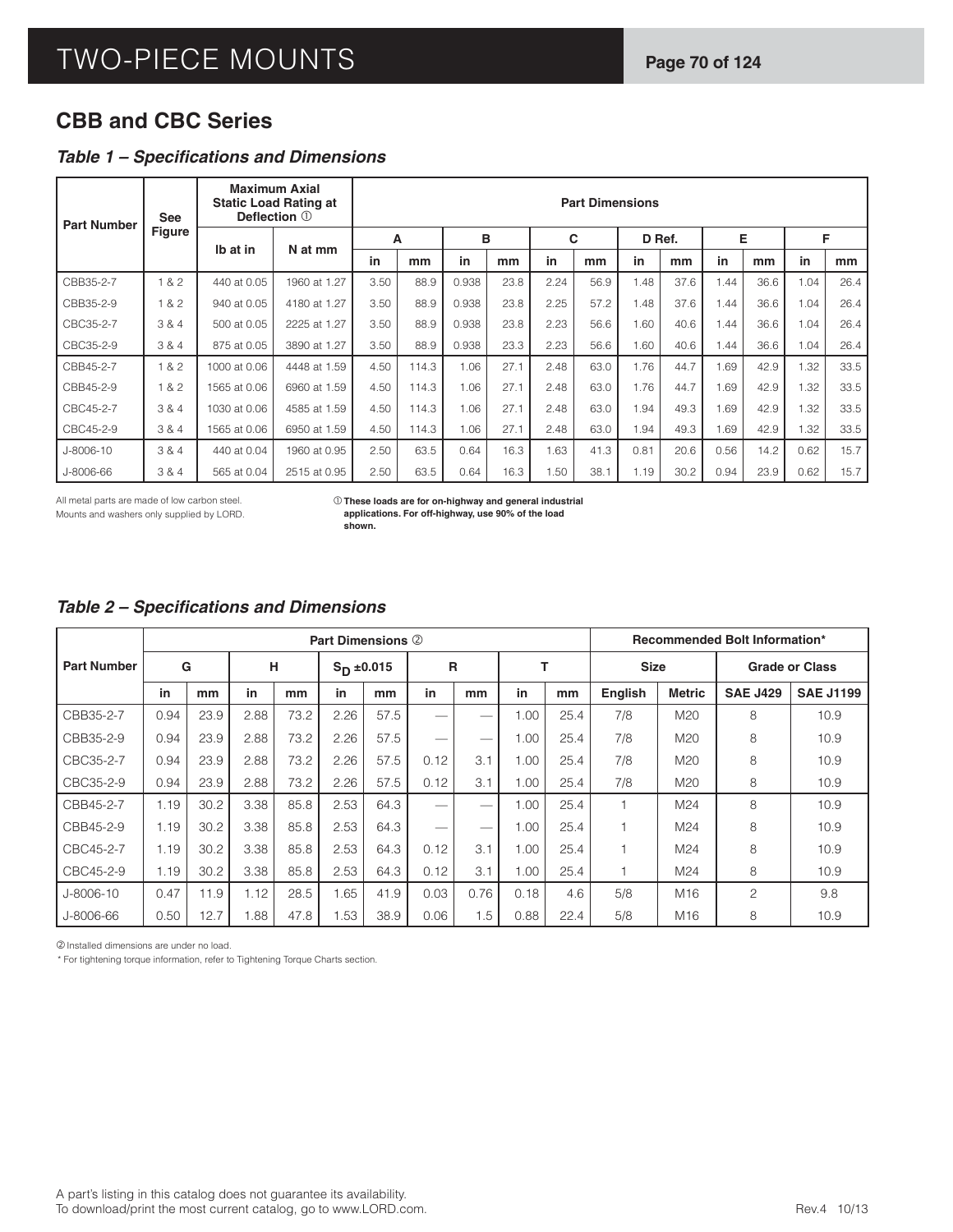# TWO-PIECE MOUNTS **Page 71 of 124**



*Figure 1 – Part Dimensions - CBB Series Figure 2 – Installation View - CBB Series (Shown Under No Load)*



*Figure 3 – Part Dimensions - CBC and J-8006 Series*



*Table 3 – Washer Part Numbers and Dimensions*

| <b>Part Number</b> | Washer Part     | $W_D$ |       | $W_T$ |     | I.D. |      |
|--------------------|-----------------|-------|-------|-------|-----|------|------|
|                    | <b>Number</b>   | in    | mm    | in    | mm  | in   | mm   |
| CBB35-2-7          | J-2049-72       | 4.00  | 101.6 | 0.134 | 3.4 | 0.95 | 24.1 |
| CBB35-2-9          | $J - 2049 - 72$ | 4.00  | 101.6 | 0.134 | 3.4 | 0.95 | 24.1 |
| CBC35-2-7          | J-2049-72       | 4.00  | 101.6 | 0.134 | 3.4 | 0.95 | 24.1 |
| CBC35-2-9          | J-2049-72       | 4.00  | 101.6 | 0.134 | 3.4 | 0.95 | 24.1 |
| CBB45-2-7          | $J-2049-73$     | 5.00  | 127.0 | 0.134 | 3.4 | 1.07 | 27.2 |
| CBB45-2-9          | J-2049-73       | 5.00  | 127.0 | 0.134 | 3.4 | 1.07 | 27.2 |
| CBC45-2-7          | $J-2049-73$     | 5.00  | 127.0 | 0.134 | 3.4 | 1.07 | 27.2 |
| CBC45-2-9          | $J - 2049 - 73$ | 5.00  | 127.0 | 0.134 | 3.4 | 1.07 | 27.2 |
| J-8006-10          | J-2049-68       | 2.88  | 73.2  | 0.125 | 3.2 | 0.66 | 16.8 |
| J-8006-66          | J-2049-68       | 2.88  | 73.2  | 0.125 | 3.2 | 0.66 | 16.8 |

A part's listing in this catalog does not guarantee its availability.

To download/print the most current catalog, go to www.LORD.com.

*Figure 4 – Installation View - CBC and J-8006 Series (Shown Under No Load)*

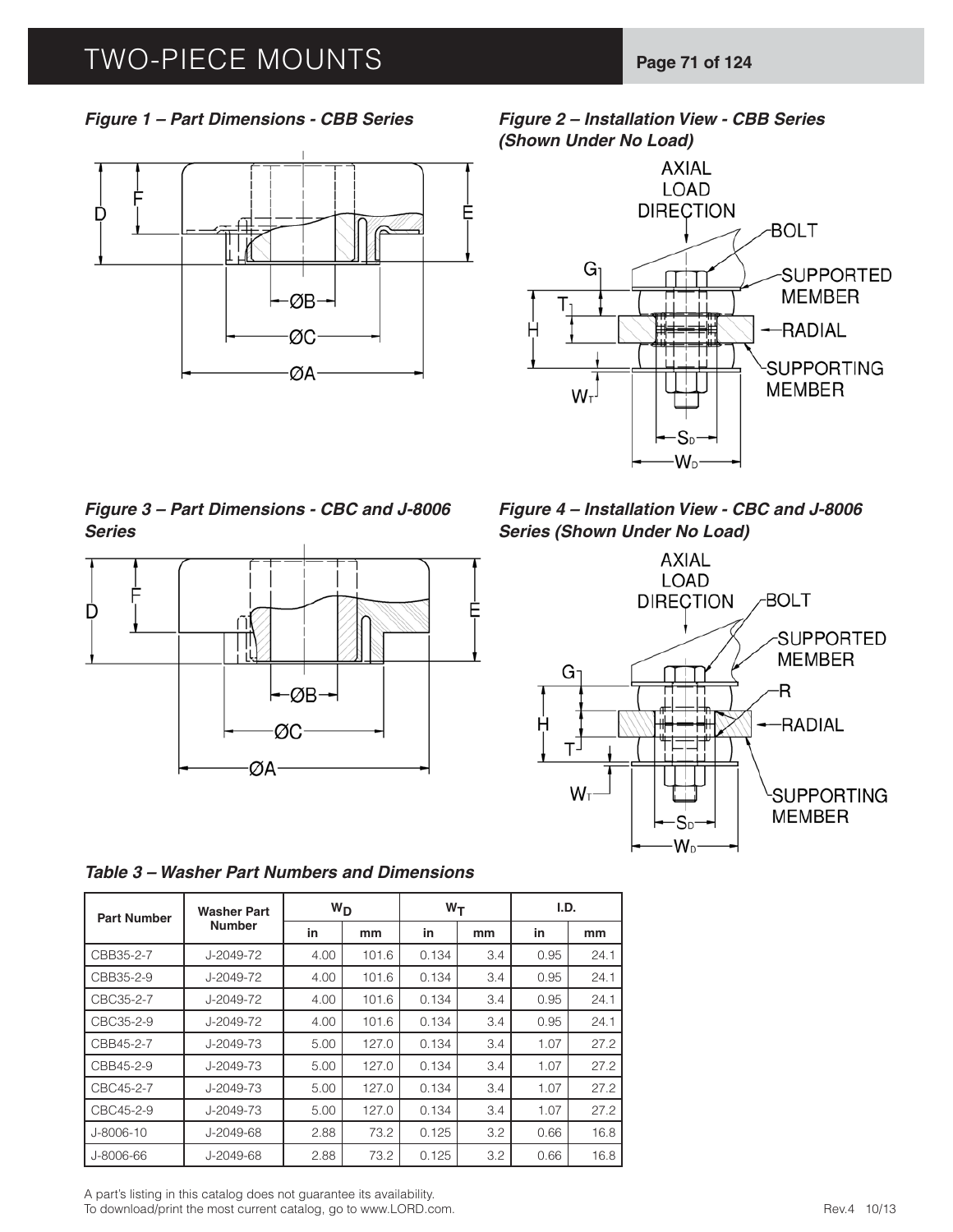## **SSB Series**

#### **Table 1 - Specifications and Dimensions**

|              | <b>Part Number</b>  |               |              | <b>Maximum Axial Static Load</b><br>Rating at Deflection 1 |        | <b>Axial Spring Rate</b> |       | <b>Radial Spring Rate</b> |
|--------------|---------------------|---------------|--------------|------------------------------------------------------------|--------|--------------------------|-------|---------------------------|
| Kit          | <b>Mounting P/N</b> | Spacer P/N    | Ib at in     | N at mm                                                    | Ib/in  | N/mm                     | lb/in | N/mm                      |
| SSB20-1000-2 | J-7401-27           | Y-30100-7-1   | 185 at 0.035 | 825 at 0.90                                                | 4970   | 890                      | 560   | 97                        |
| SSB20-1000-4 | J-7401-29           | Y-30100-7-1   | 300 at 0.040 | 1335 at 1.02                                               | 8120   | 1430                     | 910   | 160                       |
| SSB26-1000-1 | J-3049-67           | Y-30100-7-1   | 400 at 0.035 | 1780 at 0.90                                               | 11.000 | 1930                     | 1370  | 240                       |
| SSB26-1000-5 | J-3049-70           | Y-30100-7-1   | 685 at 0.040 | 3050 at 1.02                                               | 17,900 | 3215                     | 2230  | 392                       |
| SSB33-1000-2 | SSB33-1001-2        | $Y-32190-1-1$ | 625 at 0.045 | 2780 at 1.15                                               | 15,200 | 2650                     | 2220  | 385                       |
| SSB33-1000-4 | SSB33-1001-4        | Y-32190-1-1   | 1125 at 0.03 | 5005 at 0.76                                               | 37,500 | 6566                     | 3890  | 675                       |

**These loads are for on-highway and general industrial applications. For off-highway, use 80% of the load shown.**

#### **Table 2 – Specifications and Dimensions**

|              |                     |                     |      |      |                          |                          |      |      |       |     | <b>Part Dimensions</b> |      |      |      |      |     |       |      |
|--------------|---------------------|---------------------|------|------|--------------------------|--------------------------|------|------|-------|-----|------------------------|------|------|------|------|-----|-------|------|
|              | <b>Part Number</b>  |                     | A    |      | в                        |                          | С    |      | D     |     |                        | Е    | F    |      | н    |     |       |      |
| Kit          | <b>Mounting P/N</b> | Spacer P/N          | in   | mm   | in                       | mm                       | in   | mm   | in    | mm  | in                     | mm   | in   | mm   | in   | mm  | in    | mm   |
| SSB20-1000-2 | J-7401-27           | $Y-30100-7-1$       | 2.22 | 56.4 | 2.00                     | 50.8                     | 0.81 | 20.6 | 0.125 | 3.2 | .81                    | 46.0 | .38  | 3.50 | 0.31 | 7.9 | 0.510 | 12.9 |
| SSB20-1000-4 | $J - 7401 - 29$     | $Y - 30100 - 7 - 1$ | 2.22 | 56.4 | 2.00                     | 50.8                     | 0.81 | 20.6 | 0.125 | 3.2 | .81                    | 46.0 | .38  | 3.50 | 0.31 | 7.9 | 0.510 | 12.9 |
| SSB26-1000-1 | $J - 3049 - 67$     | $Y-30100-7-1$       | 2.62 | 66.5 |                          | $\overline{\phantom{a}}$ | 0.81 | 20.6 | 0.125 | 3.2 | 1.81                   | 46.0 | 1.38 | 35.0 | 0.31 | 7.9 | 0.510 | 12.9 |
| SSB26-1000-5 | $J - 3049 - 70$     | Y30100-7-1          | 2.62 | 66.5 | $\overline{\phantom{a}}$ | $\overline{\phantom{a}}$ | 0.81 | 20.6 | 0.125 | 3.2 | .81                    | 46.0 | .38  | 35.0 | 0.31 | 7.9 | 0.510 | 12.9 |
| SSB33-1000-2 | SSB33-1001-2        | $Y-32190-1-1$       | 3.24 | 82.3 | 3.21                     | 81.5                     | 0.81 | 20.6 | 0.125 | 3.2 | .81                    | 46.0 | .84  | 46.7 | 0.29 | 7.4 | 0.765 | 19.4 |
| SSB33-1000-4 | SSB33-1001-4        | $Y-32190-1-1$       | 3.24 | 82.3 | 3.21                     | 81.5                     | 0.81 | 20.6 | 0.125 | 3.2 | .81                    | 46.0 | .84  | 46.7 | 0.29 | 7.4 | 0.765 | 19.4 |

### **Table 3 – Specifications and Dimensions**

|              |                     |                   |          |      |     |                 | <b>Installation Dimensions</b> |                          |       |      |
|--------------|---------------------|-------------------|----------|------|-----|-----------------|--------------------------------|--------------------------|-------|------|
|              | <b>Part Number</b>  |                   | K        |      |     | $S_{D} = 0.015$ |                                | R                        |       |      |
| Kit          | <b>Mounting P/N</b> | <b>Spacer P/N</b> | in<br>mm |      | in  | mm              | in by degree                   | mm by degree             | in    | mm   |
| SSB20-1000-2 | J-7401-27           | Y-30100-7-1       | 2.06     | 52.3 | .40 | 35.6            | $0.07$ by 45                   | 1.8 by 45                | 0.625 | 15.9 |
| SSB20-1000-4 | J-7401-29           | Y-30100-7-1       | 2.06     | 52.3 | .40 | 35.6            | $0.07$ by 45                   | 1.8 by 45                | 0.625 | 15.9 |
| SSB26-1000-1 | J-3049-67           | Y-30100-7-1       | 2.06     | 52.3 | .40 | 35.6            | $0.07$ by 45                   | 1.8 by 45                | 0.625 | 15.9 |
| SSB26-1000-5 | J-3049-70           | Y-30100-7-1       | 2.06     | 52.3 | .40 | 35.6            | $0.07$ by 45                   | 1.8 by 45                | 0.625 | 15.9 |
| SSB33-1000-2 | SSB33-1001-2        | Y-32190-1-1       | 2.06     | 52.3 | .87 | 47.6            |                                | $\sim$                   | 0.625 | 15.9 |
| SSB33-1000-4 | SSB33-1001-4        | Y-32190-1-1       | 2.06     | 52.3 | .87 | 47.6            | $-$                            | $\overline{\phantom{a}}$ | 0.625 | 15.9 |

All metal parts are made of low carbon steel. For applications in severe oil environments, contact LORD. Based on extensive experience, Two-Piece Mounts have been designed to operate in normal fluid, temperature and other environmental conditions such as found in the engine compartment of on- and off-highway applications.

**Tolerances**:  $0.xx = \pm 0.03$  in  $(\pm 0.762$  mm)  $0.xxx = \pm 0.01$  in  $(\pm 0.254$  mm) Angles  $\pm 2^{\circ}$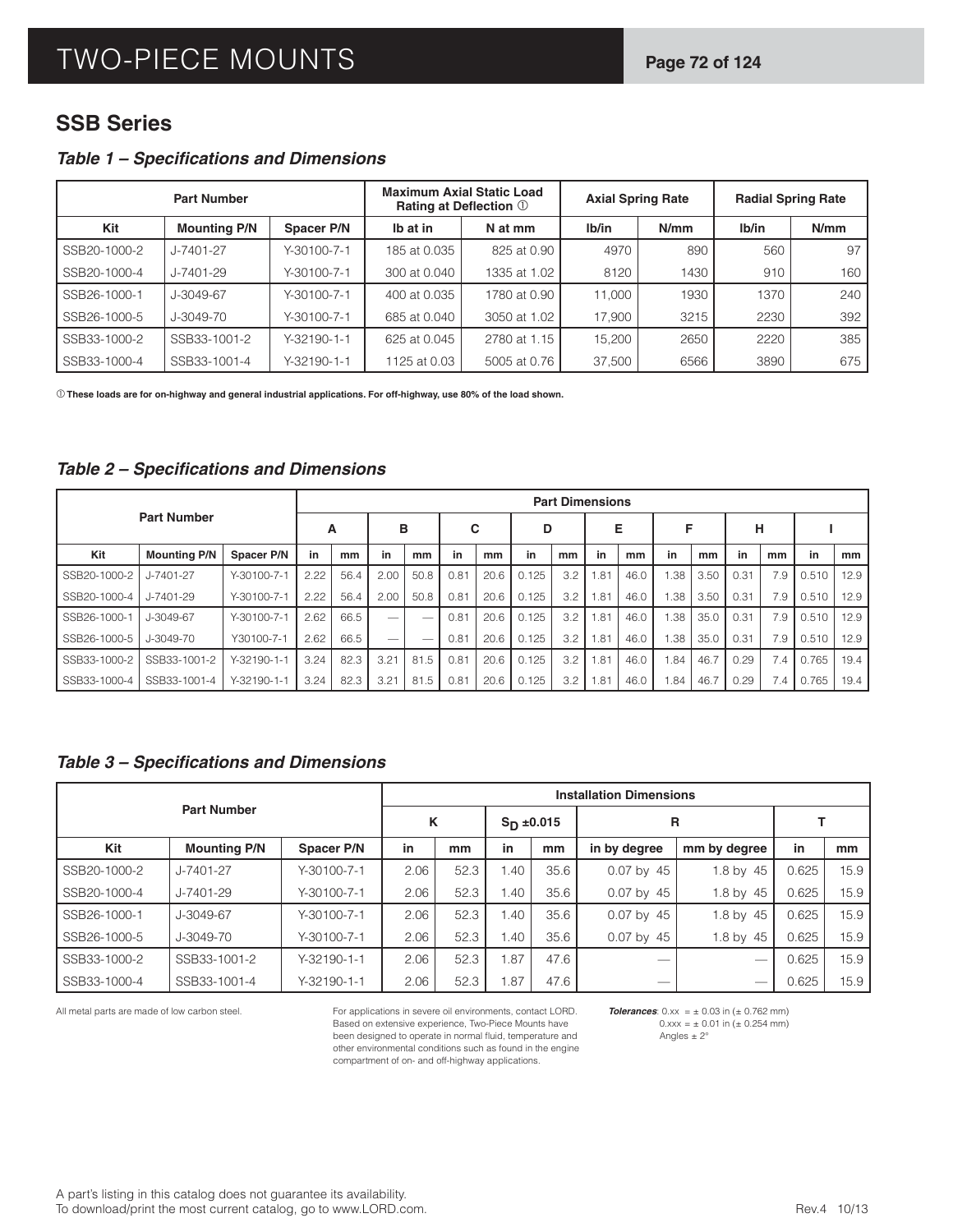# TWO-PIECE MOUNTS **Page 73 of 124**

### *Figure 1 – Part Dimensions*



## *Figure 2 – Installation View (Shown Under No Load)*



**Table 4 – Specifications and Dimensions** 

|              | <b>Part Number</b>  |                   |                | <b>Recommended Bolt Information*</b> |                 |                       |
|--------------|---------------------|-------------------|----------------|--------------------------------------|-----------------|-----------------------|
|              |                     |                   |                | <b>Size</b>                          |                 | <b>Grade or Class</b> |
| Kit          | <b>Mounting P/N</b> | <b>Spacer P/N</b> | <b>English</b> | Metric                               | <b>SAE J429</b> | <b>SAE J1199</b>      |
| SSB20-1000-2 | J-7401-27           | $Y-30100-7-1$     | 1/2            | M <sub>12</sub>                      |                 | 5.8                   |
| SSB20-1000-4 | $J - 7401 - 29$     | $Y-30100-7-1$     | 1/2            | M <sub>12</sub>                      |                 | 5.8                   |
| SSB26-1000-1 | J-3049-67           | $Y-30100-7-1$     | 1/2            | M <sub>12</sub>                      |                 | 5.8                   |
| SSB26-1000-5 | J-3049-70           | Y-30100-7-1       | 1/2            | M <sub>12</sub>                      |                 | 5.8                   |
| SSB33-1000-2 | SSB33-1001-2        | $Y-32190-1-1$     | 3/4            | M18                                  | 8               | 10.9                  |
| SSB33-1000-4 | SSB33-1001-4        | Y-32190-1-1       | 3/4            | M18                                  | 8               | 10.9                  |

\* For tightening torque information, refer to Tightening Torque Charts section.

A part's listing in this catalog does not guarantee its availability. To download/print the most current catalog, go to www.LORD.com.<br>
Rev.4 10/13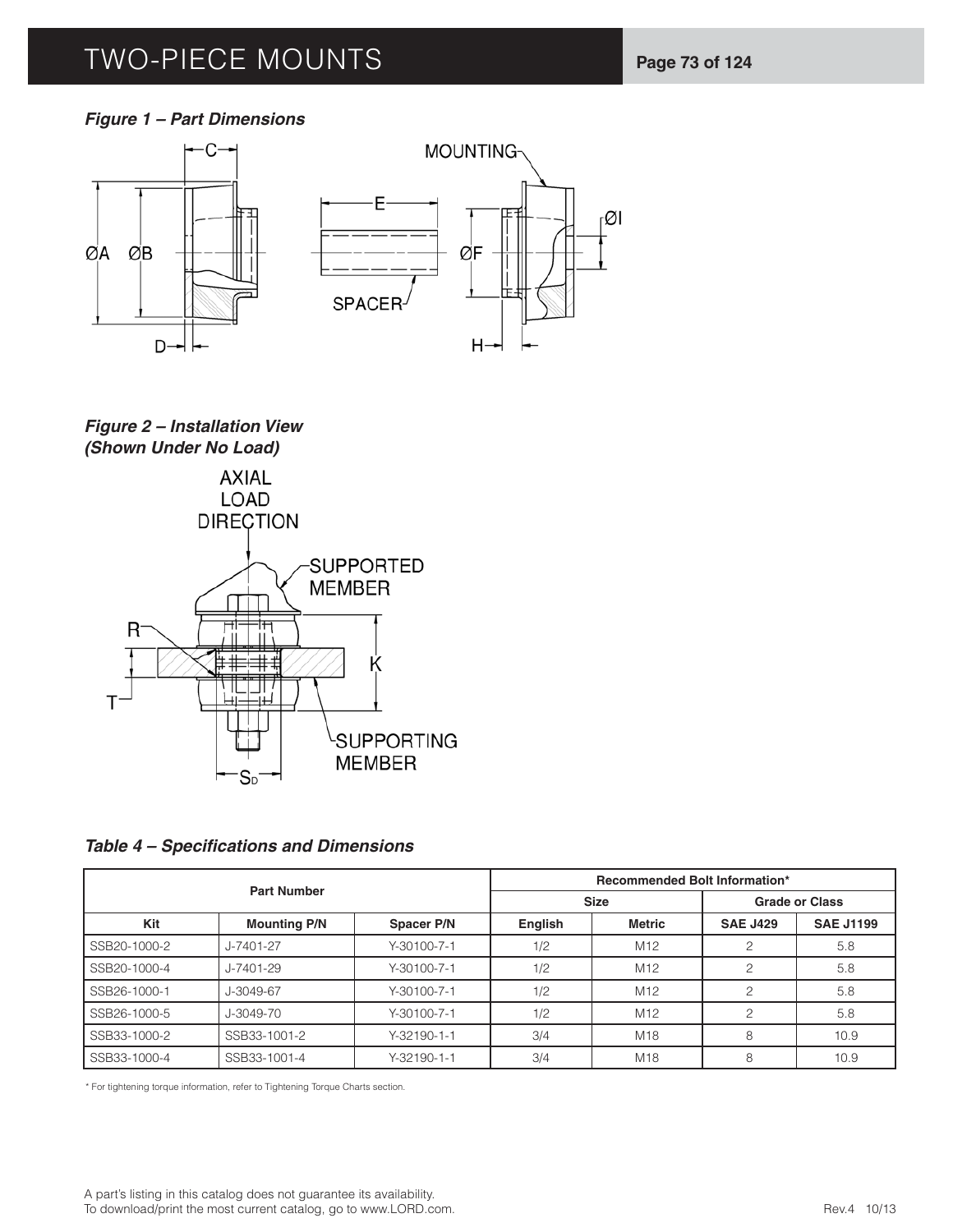## **CB-2200 Series**

### **Table 1 - Specifications and Dimensions**

|                                                                                                       |                                                                                                      |                                                                                                |                                                                                 |                                                                               |                                                                      |                                                                                                                                             | <b>Maximum Axial Load at Deflection Based on Plate Thickness</b>                                                                      |                                                                               |                                                                      |                                                                                                                                        |                                                                                                                                     |
|-------------------------------------------------------------------------------------------------------|------------------------------------------------------------------------------------------------------|------------------------------------------------------------------------------------------------|---------------------------------------------------------------------------------|-------------------------------------------------------------------------------|----------------------------------------------------------------------|---------------------------------------------------------------------------------------------------------------------------------------------|---------------------------------------------------------------------------------------------------------------------------------------|-------------------------------------------------------------------------------|----------------------------------------------------------------------|----------------------------------------------------------------------------------------------------------------------------------------|-------------------------------------------------------------------------------------------------------------------------------------|
| Part                                                                                                  | <b>Elastomer</b>                                                                                     | Part                                                                                           | Elastomer                                                                       | T - Thick Support Plate (Recommended)<br>Thickness - T                        |                                                                      |                                                                                                                                             |                                                                                                                                       |                                                                               |                                                                      | T - Thin Support Plate (Optional)                                                                                                      |                                                                                                                                     |
| <b>Number</b><br>$\circled{0}$                                                                        | (2)                                                                                                  | <b>Number</b><br>(1)                                                                           | (2)                                                                             |                                                                               |                                                                      |                                                                                                                                             | Load/Deflection 3                                                                                                                     | Thickness - T                                                                 |                                                                      | Load/Deflection 3                                                                                                                      |                                                                                                                                     |
|                                                                                                       |                                                                                                      |                                                                                                |                                                                                 | in                                                                            | mm                                                                   | Ib at in                                                                                                                                    | N at mm                                                                                                                               | in                                                                            | mm                                                                   | Ib at in                                                                                                                               | N at mm                                                                                                                             |
| CB-2201-1<br>CB-2201-2<br>CB-2201-3<br>CB-2201-4                                                      | <b>NR</b><br><b>NR</b><br><b>NR</b><br><b>NR</b>                                                     | CB-2201-11<br>CB-2201-12<br>CB-2201-13<br>CB-2201-14<br>CB-2201-15                             | OR<br><b>OR</b><br>OR<br><b>OR</b><br>OR                                        | 0.375<br>0.375<br>0.375<br>0.375<br>0.375                                     | 9.5<br>9.5<br>9.5<br>9.5<br>9.5                                      | 40 at 0.05<br>90 at 0.05<br>140 at 0.05<br>250 at 0.05<br>300 at 0.05                                                                       | 178 at 1.3<br>400 at 1.3<br>623 at 1.3<br>1112 at 1.3<br>1334 at 1.3                                                                  | 0.375<br>0.375<br>0.375<br>0.375<br>0.375                                     | 9.5<br>9.5<br>9.5<br>9.5<br>9.5                                      | 40 at 0.05<br>90 at 0.05<br>140 at 0.05<br>250 at 0.05<br>300 at 0.05                                                                  | 178 at 1.3<br>400 at 13<br>623 at 1.3<br>1112 at 1.3<br>1334 at 1.3                                                                 |
| CB-2202-1<br>CB-2202-2<br>CB-2202-3<br>CB-2202-4<br>CB-2202-5                                         | <b>NR</b><br><b>NR</b><br><b>NR</b><br><b>NR</b><br><b>NR</b>                                        | CB-2202-11<br>CB-2202-12<br>CB-2202-13<br>CB-2202-14<br>CB-2202-15                             | OR<br><b>OR</b><br>OR<br><b>OR</b><br>OR                                        | 0.563<br>0.563<br>0.563<br>0.563<br>0.563                                     | 14.3<br>14.3<br>14.3<br>14.3<br>14.3                                 | 130 at 0.07<br>175 at 0.07<br>240 at 0.07<br>380 at 0.07<br>630 at 0.07                                                                     | 578 at 1.8<br>778 at 1.8<br>1068 at 1.8<br>1690 at 1.8<br>2802 at 1.8                                                                 | 0.500<br>0.500<br>0.500<br>0.500<br>0.500                                     | 12.7<br>12.7<br>12.7<br>12.7<br>12.7                                 | 60 at 0.05<br>120 at 0.05<br>160 at 0.05<br>260 at 0.05<br>380 at 0.05                                                                 | 267 at 1.3<br>534 at 1.3<br>712 at 1.3<br>1157 at 1.3<br>1690 at 1.3                                                                |
| CB-2203-1<br>CB-2203-3<br>CB-2203-4<br>CB-2203-5                                                      | <b>NR</b><br><b>NR</b><br><b>NR</b><br><b>NR</b>                                                     | CB-2203-12<br>CB-2203-13<br>CB-2203-14<br>CB-2203-15                                           | $\overline{\phantom{0}}$<br><b>OR</b><br>OR<br>OR<br>OR                         | 0.875<br>0.875<br>0.875<br>0.875<br>0.875                                     | 22.2<br>22.2<br>22.2<br>22.2<br>22.2                                 | 175 at 0.085<br>300 at 0.085<br>400 at 0.085<br>500 at 0.085<br>725 at 0.085                                                                | 780 at 2.2<br>1330 at 2.2<br>1780 at 2.2<br>2220 at 2.2<br>3220 at 2.2                                                                | 0.750<br>0.750<br>0.750<br>0.750<br>0.750                                     | 19.1<br>19.1<br>19.1<br>19.1<br>19.1                                 | 100 at 0.05<br>150 at 0.05<br>225 at 0.05<br>325 at 0.05<br>450 at 0.05                                                                | 440 at 1.3<br>670 at 1.3<br>1000 at 1.3<br>1450 at 1.3<br>2000 at 1.3                                                               |
| CB-2204-1<br>CB-2204-2<br>CB-2204-3<br>CB-2204-4<br>CB-2204-5                                         | <b>NR</b><br><b>NR</b><br><b>NR</b><br><b>NR</b><br><b>NR</b>                                        | CB-2204-11<br>CB-2204-12<br>CB-2204-13<br>CB-2204-14<br>CB-2204-15                             | OR<br>OR<br>OR<br>OR<br>OR                                                      | 1.125<br>1.125<br>1.125<br>1.125<br>1.125                                     | 28.6<br>28.6<br>28.6<br>28.6<br>28.6                                 | 400 at 0.09<br>550 at 0.09<br>700 at 0.09<br>850 at 0.09<br>1000 at 0.09                                                                    | 1780 at 2.3<br>2450 at 2.3<br>3110 at 2.3<br>3780 at 2.3<br>4450 at 2.3                                                               | 1.000<br>1.000<br>1.000<br>1.000<br>1.000                                     | 25.4<br>25.4<br>25.4<br>25.4<br>25.4                                 | 200 at 0.05<br>300 at 0.05<br>400 at 0.05<br>500 at 0.05<br>600 at 0.05                                                                | 890 at 1.3<br>1330 at 1.3<br>1780 at 1.3<br>2220 at 1.3<br>2670 at 1.3                                                              |
| CB-2205-1<br>CB-2205-2<br>CB-2205-3<br>CB-2205-4<br>CB-2205-5<br>CB-2205-7<br>CB-2205-9<br>CB-2205-10 | <b>NR</b><br><b>NR</b><br><b>NR</b><br><b>NR</b><br><b>NR</b><br><b>NR</b><br><b>NR</b><br><b>NR</b> | CB-2205-11<br>CB-2205-12<br>CB-2205-14<br>CB-2205-15<br>CB-2205-18<br>CB-2205-19<br>CB-2205-20 | OR<br>OR<br>$\overline{\phantom{0}}$<br>OR<br>OR<br>OR<br><b>OR</b><br>OR<br>OR | 1.250<br>1.250<br>1.250<br>1.250<br>1.250<br>1.250<br>1.250<br>1.250<br>1.250 | 31.8<br>31.8<br>31.8<br>31.8<br>31.8<br>31.8<br>31.8<br>31.8<br>31.8 | 900 at 0.09<br>1200 at 0.09<br>1500 at 0.09<br>1800 at 0.09<br>2100 at 0.09<br>1600 at 0.09<br>2200 at 0.09<br>2825 at 0.09<br>3450 at 0.09 | 4000 at 2.3<br>5340 at 2.3<br>6670 at 2.3<br>8010 at 2.3<br>9340 at 2.3<br>7117 at 2.3<br>9786 at 2.3<br>12566 at 2.3<br>15346 at 2.3 | 1.000<br>1.000<br>1.000<br>1.000<br>1.000<br>1.000<br>1.000<br>1.000<br>1.000 | 25.4<br>25.4<br>25.4<br>25.4<br>25.4<br>25.4<br>25.4<br>25.4<br>25.4 | 300 at 0.05<br>500 at 0.05<br>700 at 0.05<br>900 at 0.05<br>1100 at 0.05<br>775 at 0.05<br>1000 at 005<br>1425 at 0.05<br>1800 at 0.05 | 1334 at 1.3<br>2224 at 1.3<br>3114 at 1.3<br>4003 at 1.3<br>5338 at 1.3<br>3447 at 1.3<br>4448 at 1.3<br>6339 at 1.3<br>8007 at 1.3 |

Mounts only supplied by LORD.

 One P/N contains one top and one bottom mount only. NR = Natural Rubber

OR = Oil-Resistant Elastomer - Neoprene

**These loads are for on-highway and general industrial applications. For off-highway, use 90% of the load shown.**

*Caution:* When using the maximum bolt torque listed a hardened ( $R_B$ 95) rebound washer and support member should be used. A hardened washer may be placed under the supported member when the supported member is not hardened.

#### **Table 2 – Specifications**

|                                |                |                 | <b>Recommended Bolt Information*</b> |                       |
|--------------------------------|----------------|-----------------|--------------------------------------|-----------------------|
| <b>Series</b><br><b>Number</b> |                | <b>Size</b>     |                                      | <b>Grade or Class</b> |
|                                | <b>English</b> | <b>Metric</b>   | <b>SAE J429</b>                      | <b>SAE J1199</b>      |
| CB-2201                        | 3/8            | M <sub>10</sub> | 5                                    | 5.8                   |
| CB-2202                        | 1/2            | M <sub>12</sub> | 8                                    | 10.9                  |
| CB-2203                        | 5/8            | M <sub>16</sub> | 8                                    | 10.9                  |
| CB-2204                        | 7/8            | M <sub>20</sub> |                                      | 10.9                  |
| CB-2205                        |                | M24             |                                      | 10.9                  |

\* For tightening torque information, refer to Tightening Torque Charts section.

#### **Table 3 – Washer Specifications**

| <b>Series</b> | Washer<br>Part  |      | O.D.  | I.D.  |      | <b>Thickness</b> |     |
|---------------|-----------------|------|-------|-------|------|------------------|-----|
| <b>Number</b> | <b>Number</b>   | in   | mm    | in    | mm   | in               | mm  |
| CB-2201       | J-2049-89       | 1.56 | 39.6  | 0.391 | 9.9  | 0.09             | 2.3 |
| CB-2202       | $J - 2049 - 90$ | 2.13 | 54.1  | 0.530 | 13.5 | 0.134            | 3.4 |
| CB-2203       | $J - 2049 - 91$ | 2.81 | 71.4  | 0.657 | 16.7 | 0.188            | 4.8 |
| CB-2204       | J-2049-92       | 3.88 | 98.6  | 0.938 | 23.8 | 0.250            | 6.4 |
| CB-2205       | J-2049-93       | 5.25 | 133.4 | 1.063 | 27.0 | 0.375            | 9.5 |

Material is SAE 1008-1015 steel zinc plated and chromate treated.

#### A part's listing in this catalog does not guarantee its availability. To download/print the most current catalog, go to www.LORD.com.<br>
Rev.4 10/13